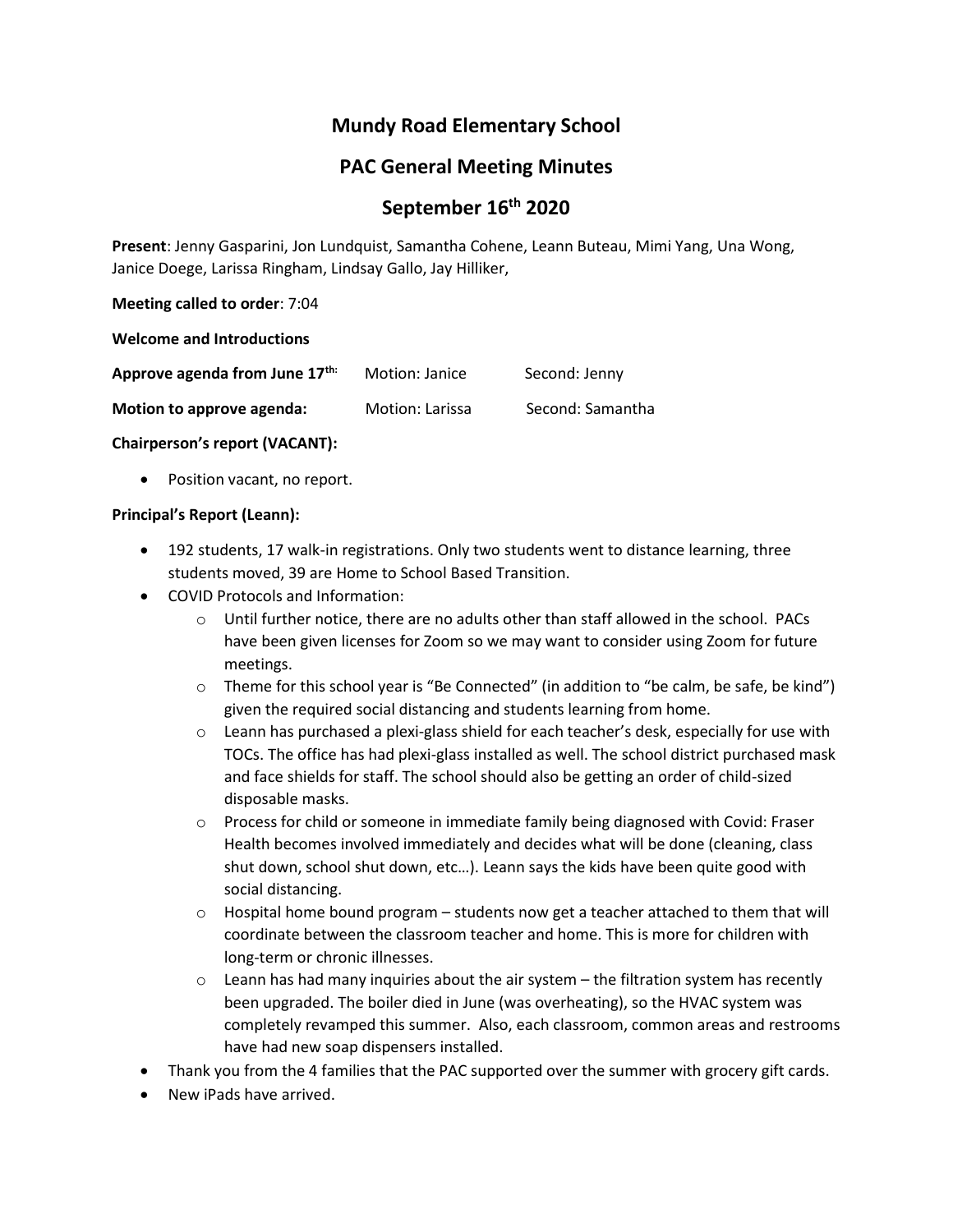- Fruit and Veggie program district has advised school to postpone the program for now. Una spoke about potentially washing and bagging portions individually, however Leann recommends postponing indefinitely.
- Individual Photos have also been postponed. Leann is working with Mountain Photo to come up with a plan.
- Music classes are still happening. Mrs. Rahkra is taking precautions with all of the music classes as they are not part of her learning group. Teachers that teach in multiple classrooms are required to stay two metres away and wear a mask when not in their own learning group.

# **Treasurer's Report:**

- Samantha needs two more signers for cheques. There are currently two individual listed as signers that are no longer part of the PAC. Whomever is being added needs to go down to the bank and this will involve a credit check. The bank is moving to Clarke Road in 2021.
	- $\circ$  Una inquired about moving banks. Samantha mentioned that getting the deposit only debit card should help alleviate some of the inconveniences with getting to the bank within business hours. Samantha is open to looking at different banks to see what they offer, but is interested in what banks other PACs typically use. Jenny volunteered as a signer, the other signer will need to be the new PAC chair.
- \$6821 in main account. Gaming account is at \$95, Rainy Day account is just under \$5000 and technology account just over \$10 000. We do still owe the school payment for the new iPads.
- Larissa mentioned that we still have not been paid out form Fundscrip last year so we still have money incoming from there.
- Janice mentioned the possibility of buying some type of outdoor weather cover/shelter to encourage outdoor learning. Many other voiced the need to identify fundraising goals for this year. See new business for further conversation.

# **Volunteer Coordinator (Jenny):**

- Jenny has found volunteers for class liaisons from all but one class Div. 9.
- In the past, we have done staff appreciation where classes bring in food for treats, but Jenny was wondering how this might work. Leann mentioned that if we move forward with his, all food needs to be individually wrapped.

### **DPAC (Jenny and Shannon):**

• Shannon will be in contact with the DPAC and will get Jenny and Shannon put on the list for contacts.

### **Munch-a-lunch (Una):**

- This will be Una's last year at the school so she will no longer be doing this position, she would like this position to be made an official position on the PAC executive (it is currently not a position). She would just like to make everyone aware of this upcoming vacancy.
- Munch-a-lunch is almost ready to go for this year. There are still a few former families from grade 5 who have a credit on munch-a-lunch that Una has not got ahold of (total of approximately \$100).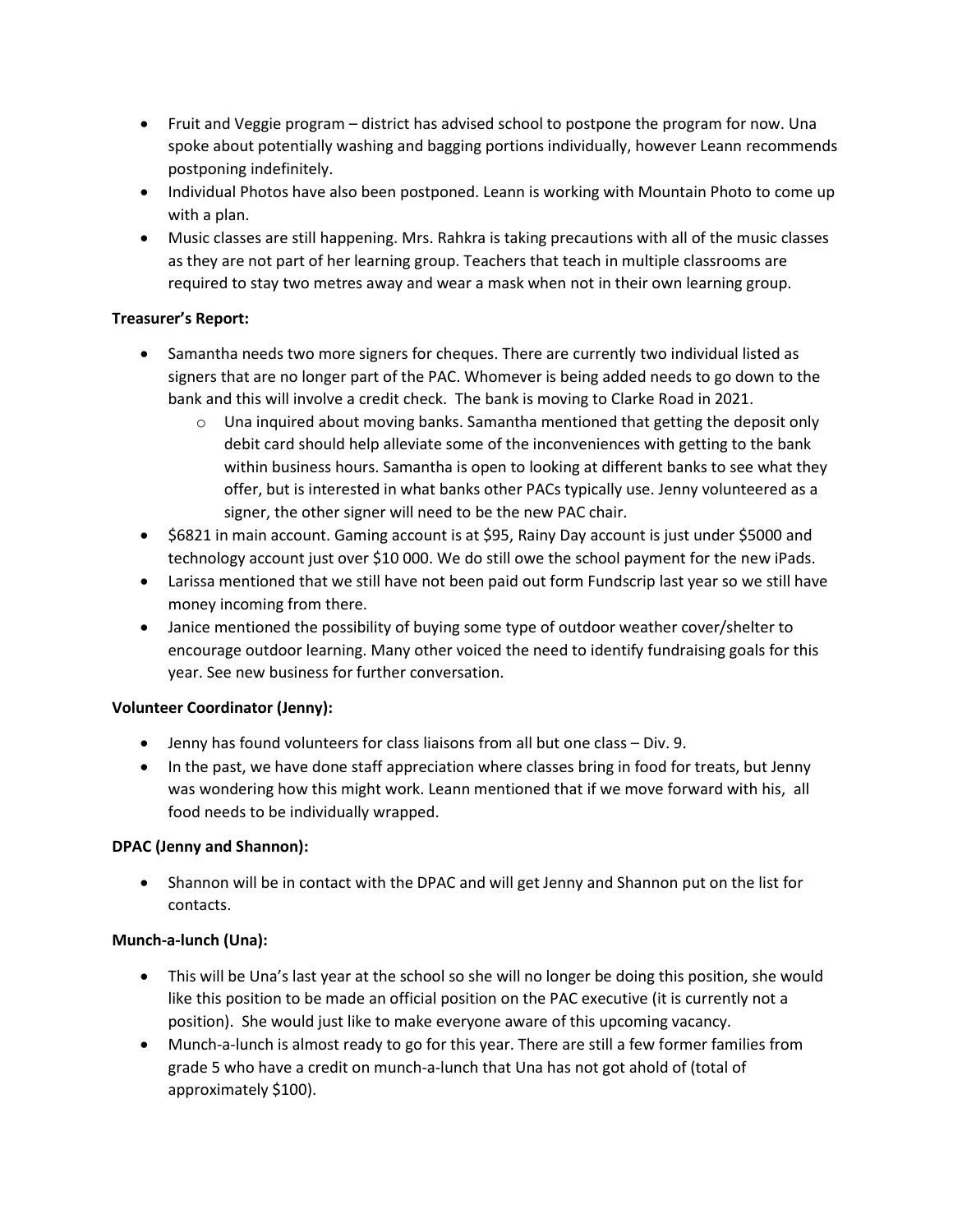## **Hot Lunch (Jay):**

• At this point in time, hot lunch will not be allowed in the school. Leann hopes this will change soon, but will keep us updated.

# **Safety Coordinator (Janice):**

- Flags are out. Janice is currently taking care of putting them out and taking them in as there are no other volunteers.
- We have the same RCMP liaison this year.

# **Emergency Preparedness (Jay):**

- Jay has some leftover emergency packs that can be donated for use this year (although food has an expiry in January so must be used as extra snacks, etc..).
- Emergency Packs went home last year at the end of the year, Leann will start coordinating with parents regarding sending home information for packs for this year.
- A parent inquired about how lockdown/fire/earthquake drills are being run safely with covid protocols; Leann mentioned that she is still working on figuring out how to best practice these drills.
- Leanne mentioned that the school will be getting an earthquake kit, she will coordinate with Jay as to what materials are included when it arrives.

## **Fundraising**

- Flipgive we have raised \$23 over the summer, however it is easy and perhaps by putting some more information in the newsletter we will get more participation. Una will talk to Leah about this.
- Fall Family Photo Shoot this is scheduled for the first week in October, but Jenny is wondering if this is enough notice. Most agreed it was, Jenny will go ahead with scheduling it for the weekend of October 3<sup>rd</sup>/4<sup>th</sup>.
- Christmas Flowers easy fundraiser, we will go ahead with this but need a coordinator, Leann offered use of the gym for pick-up if necessary.
- Purdy's possibly a good fundraiser, but needs a coordinator. Jon will put information in the newsletter asking for volunteers.
- Fundscrip we will continue doing this for the Christmas season. Larissa and Serena will coordinate.
- Christmas market will not be able to go ahead this year several suggestions of online garage sale, auction, etc… we will continue thinking about this.
- Discussion around Christmas concert and how this might look this year and what fundraising could go with it (recording of concert and sales, gift baskets, etc…). Leann will start discussion with teachers about Christmas concert.

# **Communications Coordinator (Jon)**

• Jon will be writing the newsletter this Friday. Leann and the EA's redid the PAC bulletin board.

# **Parent Education Coordinator (Shannon –absent)**